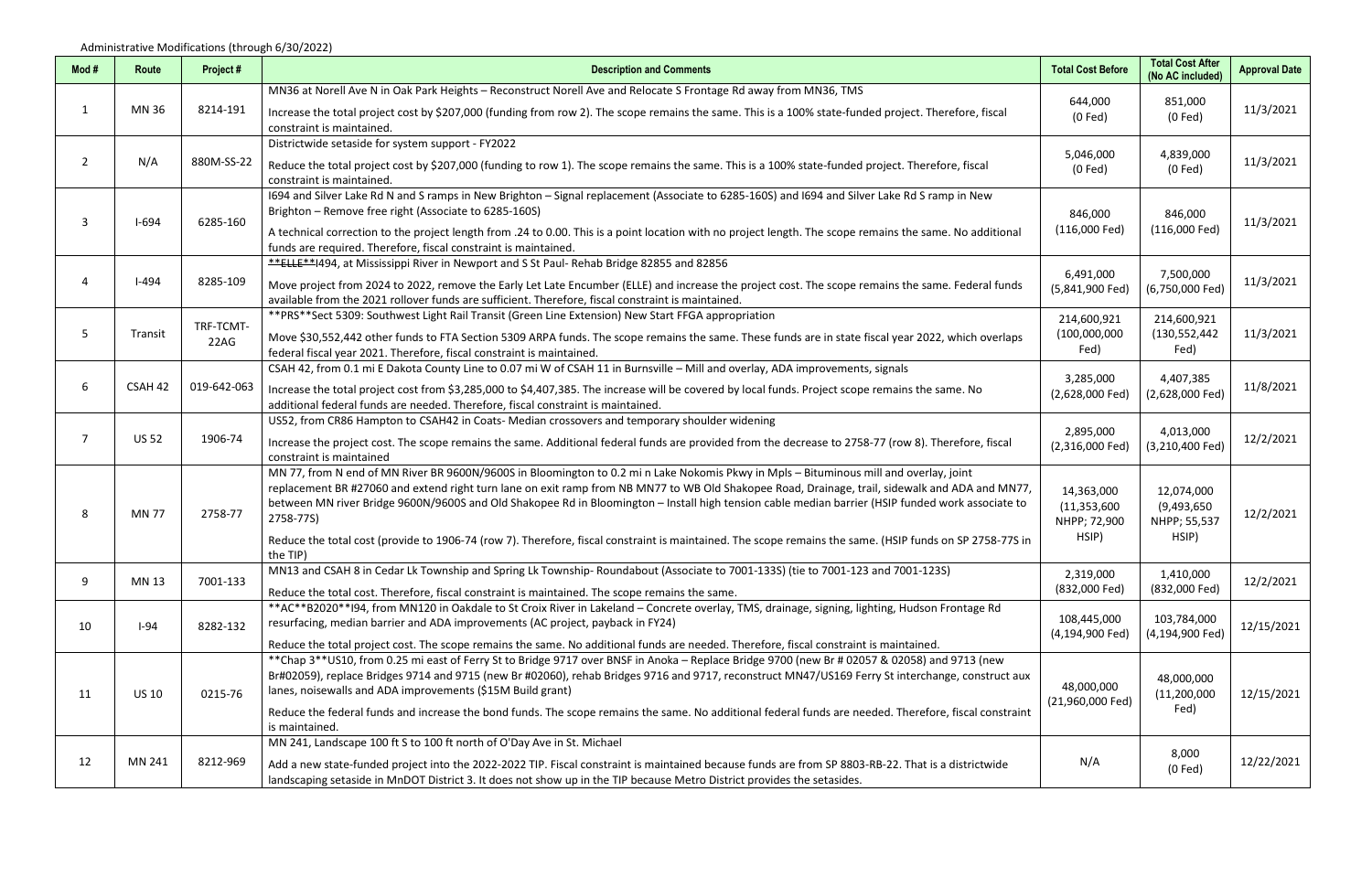| Mod# | Route           | Project#             | <b>Description and Comments</b>                                                                                                                                                                                                                                                                                                                                                                                                                                                                                                                           | <b>Total Cost Before</b>                     | <b>Total Cost After</b><br>(No AC included) | <b>Approval Date</b> |
|------|-----------------|----------------------|-----------------------------------------------------------------------------------------------------------------------------------------------------------------------------------------------------------------------------------------------------------------------------------------------------------------------------------------------------------------------------------------------------------------------------------------------------------------------------------------------------------------------------------------------------------|----------------------------------------------|---------------------------------------------|----------------------|
| 13   | MN 41           | 1008-87              | ** Chap 3** MN41, 0.1 mi S of MN River in Louisville Twp to Jct Walnut St in Chaska-Reconstruct, median installation, turn lanes, signal modifications,<br>TMS, ADA, rehab Bridge 10012 (Associated to 1008-87A AND 196-010-017)<br>Increase the total project cost and make a technical correction to the description (add TMS). The scope remains the same. The modification in row 8<br>above released \$1,866,320 in federal funds. To date, \$839,957 available. This project will use \$60,000 of that. Therefore, fiscal constraint is maintained. | 6,580,000<br>(5,264,000 Fed)                 | 6,655,000<br>(5,324,000 Fed)                | 1/6/2022             |
| 14   | <b>TH 55</b>    | 2725-969             | TH 55 between Minnehaha Ave and 53rd St (residential side of noisewall)- Landscape partnership<br>Add a new 100% state-funded 2022 project. Funds are available from 880M-RB-22 (row 15). Therefore, fiscal constraint is maintained.                                                                                                                                                                                                                                                                                                                     | N/A                                          | 5,000<br>$(0$ Fed $)$                       | 1/6/2022             |
| 15   | N/A             | 880M-RB-22           | Districtwide setaside for landscape partnerships - FY 2022<br>Reduce the total project cost to fund new project 2725-969 (row 14). No additional funds are needed. Therefore, fiscal constraint is maintained.                                                                                                                                                                                                                                                                                                                                            | 30,000<br>$(0$ Fed)                          | 25,000<br>$(0$ Fed $)$                      | 1/6/2022             |
| 16   | MN 95           | 8210-115             | MN95, 0.14 mi N of Pilar Rd in Scandia to 0.52 mi N CSAH 26 in Franconia -Drainage repairs, grading and bituminous paving<br>Increase the total project cost and make a technical correcting to the description (adding grading and bituminous paving). The scope remains the same.<br>The project is 100% state funded. Therefore, fiscal constraint is maintained.                                                                                                                                                                                      | 974,000<br>$(0$ Fed $)$                      | 1,210,000<br>(0 Fed                         | 1/6/2022             |
| 17   | 194             | 6280-391<br>6282-216 | **ELLE**I94, from Western Ave to Mounds Blvd and I35E from 10th St to Jackson St in St Paul- Repair Bridges 62703, 62706, 62889, 62877, 62898,<br>62888, 62891, 62894, 62893; replace superstructure on Bridges 9631 and 9632<br>Change the prime SP from 6280-391 to 6282-216. No other scope or cost changes. Therefore, fiscal constraint is maintained.                                                                                                                                                                                               | 16,089,000<br>$(13,480,100$ Fed)             | 16,089,000<br>(13, 480, 100)<br>Fed)        | 1/6/2022             |
| 18   | 194             | 8282-148             | 194 St Croix weight station in Stillwater, Replace management system and WIM sorter<br>Add a new 100% state-funded project into 2022. Funds are available from 880C-SA-22 A District C setaside. Therefore, fiscal constraint is maintained.                                                                                                                                                                                                                                                                                                              | N/A                                          | 200,000<br>$(0$ Fed $)$                     | 2/2/2022             |
| 19   | MN 36           | 8214-191             | MN36 AT Norell Ave N in Oak Park Heights - Reconstruct Norell Ave and relocate S Frontage Rd away from MN36<br>Increase the total project cost in SFY 22 of the 22-25 TIP/STIP. Funds are available from 880M-SS-22 (row 20). Therefore, fiscal constraint is maintained.                                                                                                                                                                                                                                                                                 | 851,000<br>$(0$ Fed $)$                      | 1,051,000<br>$(0$ Fed $)$                   | 2/7/2022             |
| 20   | N/A             | 880M-SS-22           | Districtwide setaside for system support - FY2022<br>Reduce the total project cost for SP 8214-191 (row 19). The scope remains the same. No additional funds are needed. Therefore, fiscal constraint is<br>maintained.                                                                                                                                                                                                                                                                                                                                   | 5,046,000<br>$(0$ Fed $)$                    | 4,846,000<br>$(0$ Fed $)$                   | 2/7/2022             |
| 21   | <b>US 952 A</b> | 2770-05              | US952A over multiple roadways between 3rd Ave and Cedar Trail in Mpls - Rehab bridge piers on Bridges 27816N and 27816S, install clearform<br>catchment system on underside of bridge decks on Bridge 27816N spans 5, 6 and 7, and Bridge 27816S spans 7, 8 and 9.<br>Reduce the total project cost from \$2,951,000 to 1,870,000. The scope remains the same. No additional federal funds are needed. Therefore, fiscal<br>constraint is maintained.                                                                                                     | 2,951,000<br>(1,587,920 STP;<br>772,800 TAP) | 1,870,000<br>(723,120 STP;<br>772,800 TAP)  | 2/7/2022             |
| 22   | Local           | 164-597-001          | Randolph Ave extension in St Paul- 0.5 mi E of Jct TH 5: Bridge #7272 over Union Pacific RR; Reconstruct/replace north end of bridge, rehab south end of<br>bridge, abutments, piers, beams, deck<br>Drop this 2022 project. Released federal funds will be used on a project outside of Metro District that has been advanced.                                                                                                                                                                                                                           | 2,529,561<br>$(1,915,609$ Fed)               | 0<br>$(0$ Fed $)$                           | 2/7/2022             |
| 23   | <b>US 169</b>   | 2772-121             | ** CHAP 3** US 169, NB US169 from Valley View Rd to Bren Rd .11 miles north of 62 in Edina -TMS, lighting and noisewall<br>Reduce project cost and revise one terminus (decrease length from 1.7 to 1.44). The scope remains the same. No additional funds are needed.<br>Therefore, fiscal constraint is maintained.                                                                                                                                                                                                                                     | 4,800,000<br>$(0$ Fed $)$                    | 3,600,000<br>$(0$ Fed $)$                   | 2/11/2022            |
| 24   | Local<br>Street | 168-090-004          | Wakota trailhead facility in the City of South St Paul<br>Increase the total project cost. No scope change. Additional funds are from the City of South St. Paul. Therefore, fiscal constraint is maintained.                                                                                                                                                                                                                                                                                                                                             | 942,000<br>(565,000 Fed)                     | 1,320,665<br>(565,000 Fed)                  | 2/15/2022            |
| 25   | <b>US 61</b>    | 1913-110             | TH 61 Hastings BR #19004 Wearing course replacement<br>Reduce the total project cost. The scope remains the same. No additional funds are needed. Therefore, fiscal constraint is maintained. This project was<br>not in the originally approved TIP; it was added as an amendment on 1/26/2022                                                                                                                                                                                                                                                           | 4,000,000<br>(3,200,000 Fed)                 | 3,120,000<br>(2,496,000 Fed)                | 3/4/2022             |
| 26   | <b>MSAS 101</b> | 106-101-010          | MSAS 101, 99th Ave and Baltimore St in Blaine - Construct roundabout<br>Remove the project. It received a program year extension and will be re-programmed in the 2023-2026 TIP. Released federal funds will be applied to<br>other State Aid projects in 2022 to reduce advanced construction paybacks. No additional funds are needed. Therefore, fiscal constraint is maintained.                                                                                                                                                                      | 1,768,000<br>(1,530,000 Fed)                 | $\mathbf 0$<br>$(0$ Fed $)$                 | 3/4/2022             |
| 27   | CSAH 15         | 082-615-045          | CSAH 15 (Manning Ave), CSAH 12 (75th St N) in Grant, to 120th St in May Township, to 240th St in Scandia - Install centerline mumble strips and we<br>reflective striping<br>Remove the project. It received a program year extension and will be re-programmed in the 2023-2026 TIP. Released federal funds will be applied to<br>other State Aid projects in 2022 to reduce advanced construction paybacks. No additional funds are needed. Therefore, fiscal constraint is maintained.                                                                 | 129,026<br>$(111, 657$ Fed)                  | $\mathbf{0}$<br>$(0$ Fed $)$                | 3/4/2022             |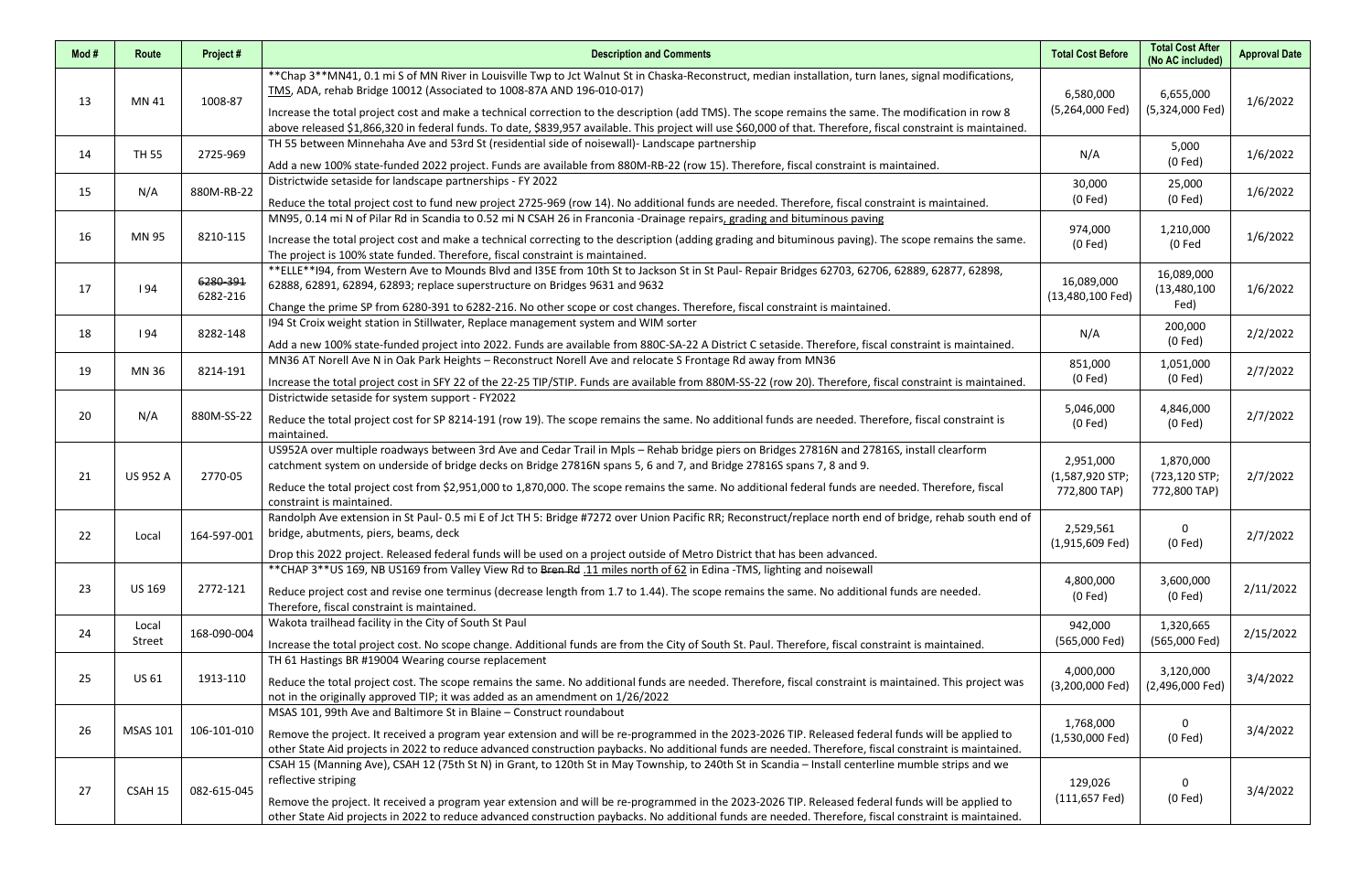| Mod# | Route        | Project#    | <b>Description and Comments</b>                                                                                                                         | <b>Total Cost Before</b>   | <b>Total Cost After</b><br>(No AC included) | <b>Approval Date</b>                                                                                                                                                                         |
|------|--------------|-------------|---------------------------------------------------------------------------------------------------------------------------------------------------------|----------------------------|---------------------------------------------|----------------------------------------------------------------------------------------------------------------------------------------------------------------------------------------------|
| 28   | TH 316       | 1926-24     | TH 316, from 0.29 miles south of Michael Ave to 0.16 miles south of Tuttle Drive in the City of Hastings - Grading and Drainage Repairs.                | N/A                        | 245,000                                     |                                                                                                                                                                                              |
|      |              |             | Add a new state-funded project into 2022. The funds are provided from SP 880M-SS-22 (row 29). Therefore, fiscal constraint is maintained.               |                            | $(0$ Fed $)$                                |                                                                                                                                                                                              |
| 29   | N/A          | 880M-SS-22  | Districtwide setaside for system support - FY2022                                                                                                       | 1,333,661                  | 1,088,661                                   |                                                                                                                                                                                              |
|      |              |             | Reduce the total project cost. Therefore, fiscal constraint is maintained.                                                                              | $(0$ Fed $)$               | $(0$ Fed $)$                                |                                                                                                                                                                                              |
| 30   | <b>US 10</b> | 7102-144    | US 10, from Jackson Ave to MN 101, install fiber, cameras and NID                                                                                       | N/A                        | 100,000                                     |                                                                                                                                                                                              |
|      |              |             | Add this state-only-funded project to the 2022-2025 Transportation Improvement Program.                                                                 |                            | $(0$ Fed $)$                                |                                                                                                                                                                                              |
| 31   | CSAH 19      | 086-619-035 | ** PRS** Wright CSAH 19, Chestnut Ave SE. to Ash Ave. NE in St. Michael, Roadway expansion                                                              | 3,000,000                  | 3,389,885                                   |                                                                                                                                                                                              |
|      |              |             | Add the local project (and \$389,885 cost) to the project. The federal amount remains unchanged. Therefore, fiscal constraint is maintained.            | $(1,500,000$ Fed)          | (1,500,000 Fed)                             |                                                                                                                                                                                              |
| 32   | <b>135W</b>  | 6284-189    | I35W NB, AT MN280 Repair retaining wall in Roseville - Emergency contract                                                                               | N/A                        | 1,100,000                                   |                                                                                                                                                                                              |
|      |              |             | Add a new state-funded project into 2022. Funds are available from 880M-SS-22 (row 33). Therefore, fiscal constraint is maintained                      |                            | $(0$ Fed $)$                                | 3/17/2022<br>3/17/2022<br>3/18/2022<br>3/22/2022<br>3/29/2022<br>3/29/2022<br>4/5/2022<br>4/5/2022<br>4/5/2022<br>4/11/2022<br>4/11/2022<br>4/11/2022<br>4/11/2022<br>4/11/2022<br>4/19/2022 |
|      |              |             | Districtwide setaside-External consultant-FY 2022                                                                                                       | 28,860,000                 | 27,760,000                                  |                                                                                                                                                                                              |
| 33   | N/A          | 880M-CA-22  | Reduce the total project cost to accommodate 6284-189 (row 32). No scope change. Cost decrease. Therefore, fiscal constraint is maintained.             | $(0$ Fed $)$               | $(0$ Fed $)$                                |                                                                                                                                                                                              |
|      |              |             | 194, from Williams Ave to Warwick St in Minneapolis-Landscaping                                                                                         |                            | 100,000                                     |                                                                                                                                                                                              |
| 34   | 194          | 2781-535    | Add a new state-funded project into 2023. This is a 100% state-funded project. Therefore, fiscal constraint is maintained.                              | N/A                        | $(0$ Fed $)$                                |                                                                                                                                                                                              |
|      |              |             | 55, at 38th St and 35th St in Minneapolis, Signal poles                                                                                                 |                            |                                             |                                                                                                                                                                                              |
| 35   | <b>MN 55</b> | 2724-138    | This modification is to add a new state/local funded project into 2022. Funding provided from SP 880M-SS-22 (row 36) is sufficient. Therefore, fiscal   | N/A                        | 83,000<br>$(0$ Fed $)$                      |                                                                                                                                                                                              |
|      |              |             | constraint is maintained.                                                                                                                               |                            |                                             |                                                                                                                                                                                              |
| 36   | N/A          | 880M-SS-22  | Districtwide setaside for system support - FY2022                                                                                                       | 4,801,000 (0 Fed)          | 4,759,500                                   |                                                                                                                                                                                              |
|      |              |             | Reduce the cost to accommodate 2724-138 (row 35). The scope remains the same. This is a cost decrease. Therefore, fiscal constraint is maintained.      |                            | $(0$ Fed $)$<br>$\mathbf 0$                 |                                                                                                                                                                                              |
| 37   |              |             | CSAH 42 from Flagstaff Ave to Pilot Knob Rd in Apple Valley-Construct ped/bike trail and grade-separated crossing                                       | 2,908,498                  |                                             |                                                                                                                                                                                              |
|      | CSAH 42      | 019-642-066 | Withdraw this project. Released federal funds will be applied to 179-090-006, 196-010-018 and 179-020-045 (rows 39, 40, and 41).                        | $(1,256,000$ Fed)          | $(0$ Fed $)$                                |                                                                                                                                                                                              |
|      |              |             | North Creek Greenway from 173rd St in Lakeville to 189th St in Farmington-Construct multi-purpose trail and two ped bridges                             |                            | $\mathbf 0$                                 |                                                                                                                                                                                              |
| 38   | Local        | 019-090-023 | Remove this project from the TIP. It will be reprogrammed in the 2023-26 TIP. Released federal funds will be applied to 179-090-006, 196-010-018 and    | 2,300,000                  |                                             |                                                                                                                                                                                              |
|      | Street       |             | 179-020-045 (rows 39, 40, and 41).                                                                                                                      | (480,000 Fed)              | $(0$ Fed $)$                                |                                                                                                                                                                                              |
|      |              |             | **AC**I35W frontage trail from Black Dog Rd to approximately 0.28 miles S of Black Dog Rd in Burnsville - Construct trail (AC project, payback in FY23) |                            |                                             |                                                                                                                                                                                              |
| 39   | Local        | 179-090-006 | Remove the advance construction and fully fund in 2022. Scope and total project cost remain the same. Federal funds available from withdrawn projects   | 514,100<br>(0 Fed; 388,000 | 514,100<br>(388,000 Fed; 0                  |                                                                                                                                                                                              |
|      | Street       |             | 019-642-066 and 019-090-023 (rows 37 and 38). Therefore, fiscal constraint is maintained.                                                               | AC)                        | AC)                                         |                                                                                                                                                                                              |
|      |              |             | **AC**MN 41, from N Walnut St to the MN 41 Minnesota River Bridge in Chaska - Pedestrian streetscape, bike racks, stormwater mitigation, planters,      |                            |                                             |                                                                                                                                                                                              |
|      |              |             | seating, median enhancements, wayfinding (Associate to 196-010-017 and 1008-87) (AC project, payback in FY23)                                           | 1,754,000                  | 1,754,000                                   |                                                                                                                                                                                              |
| 40   | MN 41        | 196-010-018 | Remove the advance construction and fully fund in 2022. Total project cost and scope remain the same. Federal funds are available from withdrawn        | (0 Fed; 1,000,000          | (1,000,000 Fed;                             |                                                                                                                                                                                              |
|      |              |             | projects 019-642-066 and 019-090-023 (rows 37 and 38). Therefore, fiscal constraint is maintained.                                                      | AC)                        | $0$ AC)                                     |                                                                                                                                                                                              |
|      |              |             | **AC**Dupont Avenue, Cliff Road and I-35W S ramp in Burnsville-Ramp reconstruction and relocation (AC payback in FY23)                                  | 3,619,000                  | 3,619,000                                   |                                                                                                                                                                                              |
| 41   | CSAH 32      | 179-020-045 | Reduce the advance construction in in 2022 on associated SP 196-010-018. The total project cost and scope remain the same. Federal funds are            | (0 Fed; 2,632,000          | (348,000 Fed;                               |                                                                                                                                                                                              |
|      |              |             | available from withdrawn projects 019-642-066 and 019-090-023 (rows 37 and 38). Therefore, fiscal constraint is maintained.                             | AC)                        | 2,284,000 AC)                               |                                                                                                                                                                                              |
|      |              |             | MN 212 at Great Plains Blvd in Chanhassen, Landscape partnership                                                                                        |                            |                                             |                                                                                                                                                                                              |
| 42   | MN 212       | 1017-969A   | Add this 100% state-funded project into 2022. State funds from 880M-RB-22 (row 43). Therefore, fiscal constraint is maintained.                         | 0                          | 7,000 (0 Fed)                               |                                                                                                                                                                                              |
|      |              |             | DISTRICTWIDE SETASIDE FOR LANDSCAPE PARTNERSHIPS - FY 2022                                                                                              |                            |                                             |                                                                                                                                                                                              |
| 43   | N/A          | 880M-RB-22  | Reduce total project cost by \$7,000 to accommodate 1017-969A (row 42). The scope remains the same. No federal funds. Therefore, fiscal constraint is   | 25,000 (0 Fed)             | 18,000 (0 Fed)                              | 4/19/2022                                                                                                                                                                                    |
|      |              |             | maintained.                                                                                                                                             |                            |                                             |                                                                                                                                                                                              |
|      |              | 8282-149    | 194, St Croix weigh station in Stillwater-Install management system and WIM sorter                                                                      |                            | 70,000 (0 Fed)                              | 4/19/2022                                                                                                                                                                                    |
| 44   | <b>194</b>   |             | Add 100% state-funded project to 2023. State funds from District C. Therefore, fiscal constraint is maintained. (Programmed in the 2023-36 draft TIP)   | 0                          |                                             |                                                                                                                                                                                              |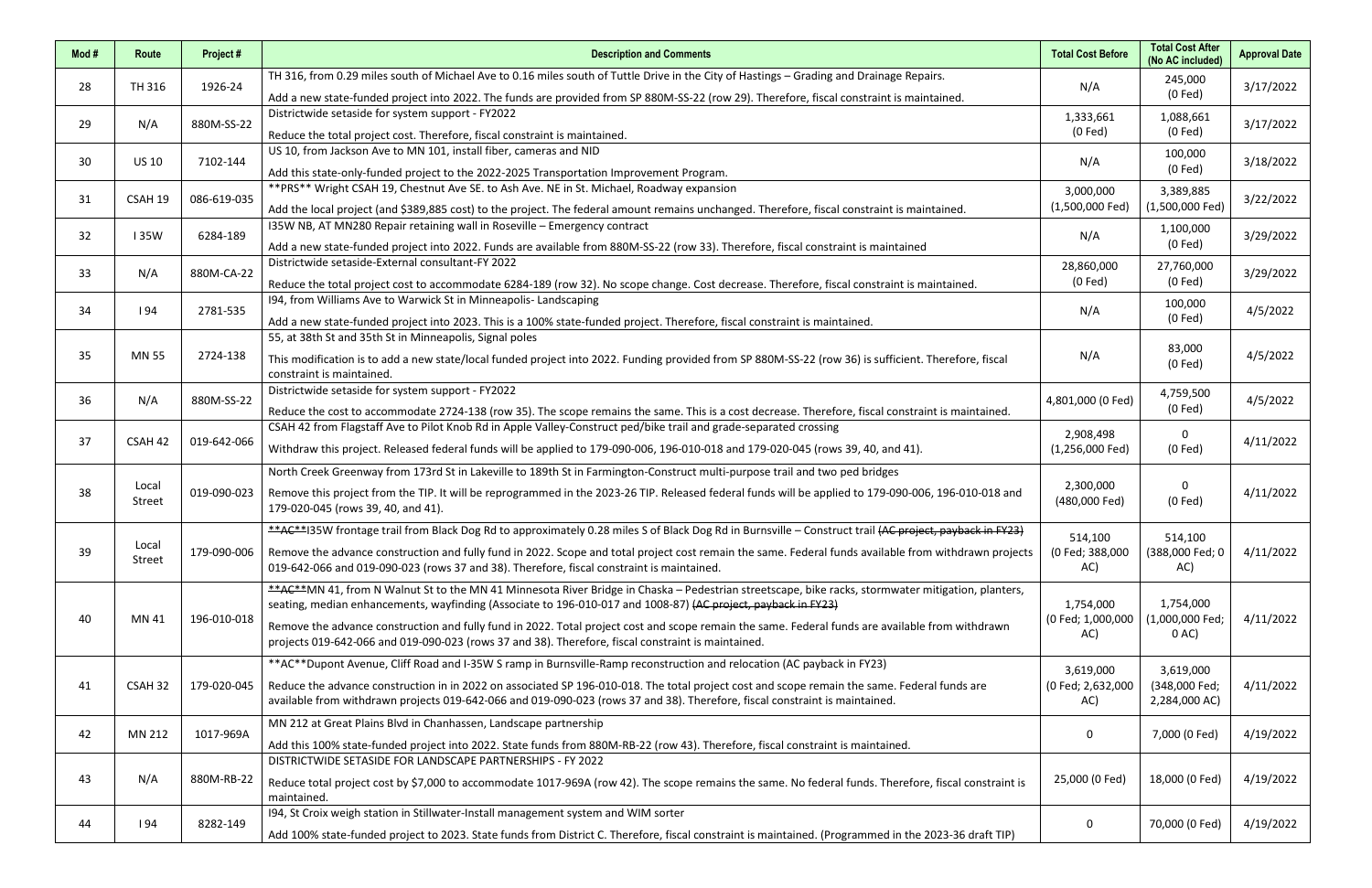| Mod# | Route        | Project#    | <b>Description and Comments</b>                                                                                                                                                                             | <b>Total Cost Before</b>   | <b>Total Cost After</b><br>(No AC included) | <b>Approval Date</b> |
|------|--------------|-------------|-------------------------------------------------------------------------------------------------------------------------------------------------------------------------------------------------------------|----------------------------|---------------------------------------------|----------------------|
|      | N/A          |             | Districtwide concrete pavement rehab with diamond grinding                                                                                                                                                  |                            | 4,100,000 (0<br>Fed)                        | 4/19/2022            |
| 45   |              | 8825-1012   | Add this 100% state-funded project to 2023. State funds from 880M-PM-23 (row 46). Therefore, fiscal constraint is maintained. (Programmed in the<br>2023-36 draft TIP)                                      | 0                          |                                             |                      |
|      |              |             | Districtwide setaside for preventive maintenance projects - FY 2023                                                                                                                                         |                            |                                             |                      |
| 46   | N/A          | 880M-PM-23  | Reduce the total project cost by \$4,100,000 to accommodate SP 8825-1012 (row45). The scope remains the same. No federal funds. Therefore, fiscal<br>constraint is maintained.                              | 4,658,000 (0 Fed)          | 558,000 (0 Fed)                             | 4/19/2022            |
|      |              |             | MN100, from MN55 in Golden Valley to 1694 in Brooklyn Center-Sign replacement                                                                                                                               |                            | 582,000                                     |                      |
| 47   | MN 100       | 2735-202    | Change the federal funding source from STP to NHPP. The scope and total project cost remain the same. No additional federal funds are needed.<br>Therefore, fiscal constraint is maintained.                | 582,000 (465,600<br>Fed)   | (465,600 Fed)                               | 4/19/2022            |
| 48   | <b>MN 25</b> | 1007-22     | MN25 at CSAH 20 in Watertown - Intersection improvements                                                                                                                                                    | 624,600 (0 Fed)            | 1,024,600 (0                                | 4/19/2022            |
|      |              |             | Total cost increase. The scope remains the same. Funds are available from 880M-SS-22 (row 50). Therefore, fiscal constraint is maintained.                                                                  |                            | Fed)                                        |                      |
| 49   | N/A          | 880M-SS-22  | Districtwide setaside for system support - FY2022                                                                                                                                                           | 1,047,161 (0 Fed)          | 647,161 (0 Fed)                             | 4/19/2022            |
|      |              |             | Reduce the total cost by \$400,000 to accomodate SP 1007-22. The scope remains the same. No federal funds. Therefore, fiscal constraint is maintained.                                                      |                            |                                             |                      |
|      |              |             | NB I494 exit ramp to Lake Rd in Woodbury - Pavement and drainage rehabilitation and lighting                                                                                                                |                            |                                             |                      |
| 50   | 494          | 8285-112    | Technical correction to remove drainage and add lighting. The scope and cost remain the same. No additional funds are needed. Therefore, fiscal<br>constraint is maintained.                                | 342,000 (0 Fed)            | 342,000 (0 Fed)                             | 4/19/2022            |
| 51   |              |             | **Chap 3**MN41, 0.1 mi S of MN River in Louisville Twp to Jct Walnut St in Chaska - Reconstruct, median installation, turn lanes, signal modifications,                                                     |                            |                                             |                      |
|      | MN 41        | 1008-87     | TMS, ADA, rehab Bridge #10012 and #10X23 (Associated to 196-010-017, 196-010-018 and 1008-87A)                                                                                                              | 6,580,000                  | 6,580,000                                   | 4/19/2022            |
|      |              |             | Technical correction to include a culvert bridge number that was mistakenly omitted. The scope and project cost remain the same. Therefore, fiscal<br>constraint is maintained.                             | (5,264,000 Fed)            | (5,264,000 Fed)                             |                      |
|      |              |             | ** PRS**SECT 5309/5307: Southwest light rail transit (Green Line Extension) New Start FFGA appropriation                                                                                                    | 274,600,921                | 277,100,921                                 |                      |
| 52   | Transit      | TRF-TCMT-   | Increase the total project cost and shift fed/other costs from 4/27/2022 amendment. The scope remains the same and the increase is non-federal funds.                                                       | (180, 552, 442)            | (180, 552, 442)                             | 4/28/2022            |
|      |              | 22AG        | Therefore, fiscal constraint is maintained.                                                                                                                                                                 | Fed)                       | Fed)                                        |                      |
|      |              |             | ** CHAP 3** MN95, Chestnut St between MN95 and Stillwater lift bridge - Shared street project (ped plaza) and pedestrian improvements                                                                       |                            |                                             |                      |
| 53   | MN 95        | 8210-111    | Increase the total project cost from \$1,900,000 to \$2, 595,000. The scope remains the same. Additional funds are state funds. Therefore, fiscal                                                           | 1,900,000 (0 Fed)          | 2,595,000 (0<br>Fed)                        | 5/24/2022            |
|      |              |             | constraint is maintained.                                                                                                                                                                                   |                            |                                             |                      |
|      |              |             | 1694 AT CSAH 14 In Oakdale - Signal revisions and pedestrian trail construction                                                                                                                             |                            | 952,500                                     |                      |
| 54   | 1694         | 8286-91     | This is a 2021 project being added to the 2022-2025 TIP because the project receiving some 2022 funding. Add \$250,000 2022 funds to this 2021                                                              | 702,500 (2021)             | (ADDING<br>\$250K 2022)                     | 5/24/2022            |
|      |              |             | agreement. The scope remains the same. Additional funds are state funds. Therefore, fiscal constraint is maintained.                                                                                        |                            |                                             |                      |
|      |              |             | 194 at Nicollet Ave S in Minneapolis- LANDSCAPE PARTNERSHIP                                                                                                                                                 |                            |                                             |                      |
| 55   | 194          | 2781-969H   | This is a 2021 project being added to the 2022-2025 TIP because the project receiving some 2022 funding. Move project to 2022 from 2021. The scope                                                          | 8,000 (0 Fed)              | 8,000 (0 Fed)                               | 5/24/2022            |
|      |              |             | remains the same. State funds are available from 880M-RB-22 (Row 56). Therefore, fiscal constraint is maintained.<br>Districtwide setaside for landscape partnerships - FY 2022                             |                            |                                             |                      |
|      | N/A          |             |                                                                                                                                                                                                             |                            |                                             |                      |
| 56   |              | 880M-RB-22  | Reduce the total project cost from \$18,000 to \$10,000 for SP 2781-969H in the amount of \$8,000. The scope remains the same. Additional funds are                                                         | 18,000 (0 Fed)             | 10,000 (0 Fed)                              | 5/24/2022            |
|      |              |             | state funds. Therefore, fiscal constraint is maintained.<br>Mississippi River Greenway between MN55 and Spring Lake Access Rd in Rosemount- Construct ped/bike trail, BR #19J57, roadway reconstruction and |                            |                                             |                      |
| 57   | Local        |             | resurfacing (Associated to 019-090-020)                                                                                                                                                                     | 3,750,000<br>(400,000 Fed) | 3,750,000                                   |                      |
|      | Street       | 019-060-005 | Move from 2022 to 2023. The scope and cost remain the same. Project received an approved program year extension and will be programmed in the                                                               |                            | (400,000 Fed)                               | 5/24/2022            |
|      |              |             | final 2023-2026 TIP. Therefore, fiscal constraint is maintained.                                                                                                                                            |                            |                                             |                      |
|      |              |             | Mississippi River Greenway between MN55 and Spring Lake Access Rd in Rosemount- Construct ped/bike trail, BR #19J57, roadway reconstruction and                                                             |                            |                                             |                      |
| 58   | Local        | 019-090-020 | resurfacing (Associated to 019-060-005)                                                                                                                                                                     | 5,500,000                  | 5,500,000                                   | 5/24/2022            |
|      | Street       |             | Move from 2022 to 2023. The scope and cost remain the same. Project received an approved program year extension and will be programmed in the                                                               | (1,000,000 Fed)            | (1,000,000 Fed)                             |                      |
|      |              |             | final 2023-2026 TIP. Therefore, fiscal constraint is maintained.                                                                                                                                            |                            |                                             |                      |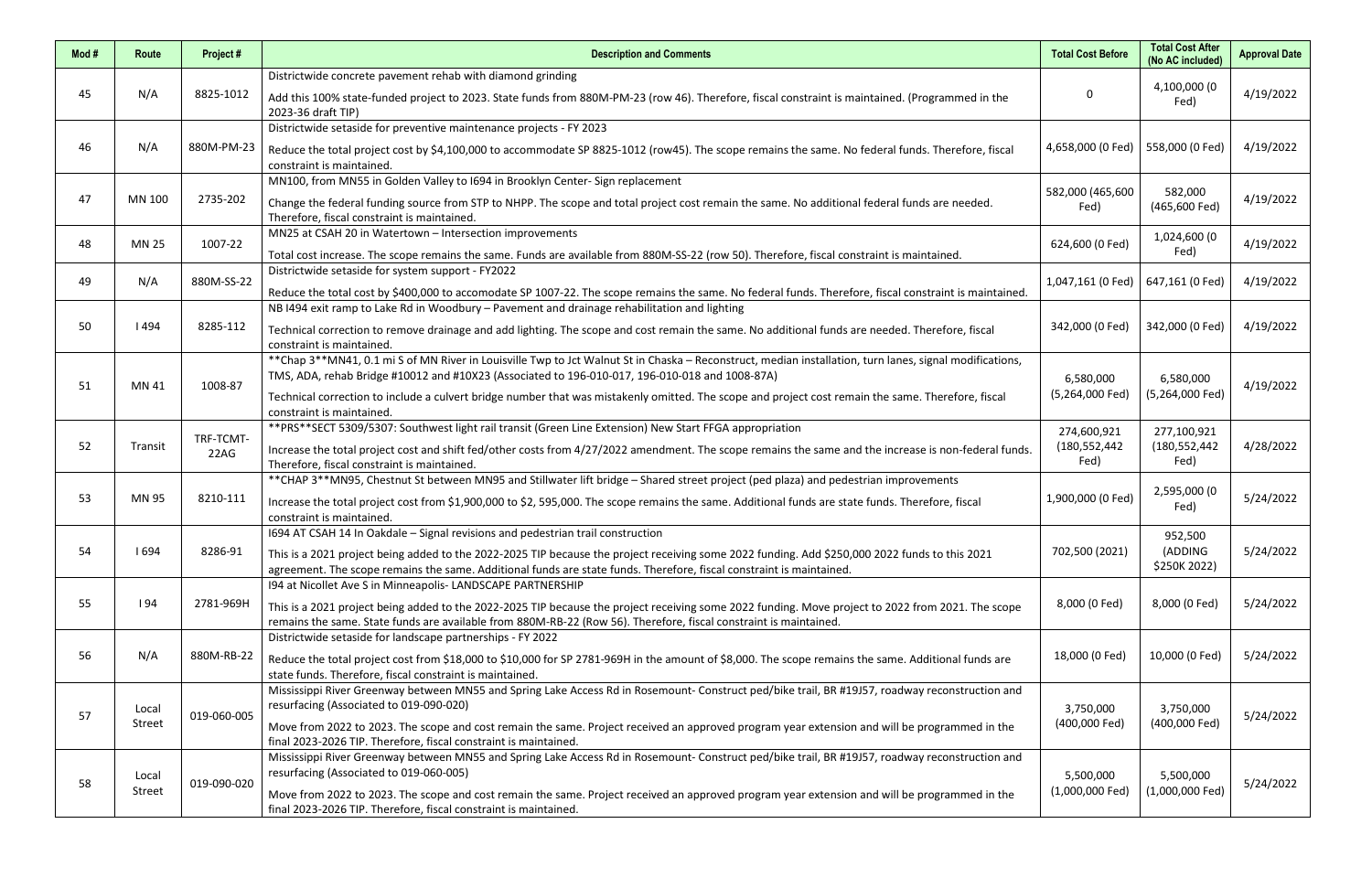| Mod# | Route           | Project#         | <b>Description and Comments</b>                                                                                                                                                                                                                                                                                                                                                                                                                                                     | <b>Total Cost Before</b>       | <b>Total Cost After</b><br>(No AC included) | <b>Approval Date</b> |
|------|-----------------|------------------|-------------------------------------------------------------------------------------------------------------------------------------------------------------------------------------------------------------------------------------------------------------------------------------------------------------------------------------------------------------------------------------------------------------------------------------------------------------------------------------|--------------------------------|---------------------------------------------|----------------------|
| 59   | Transit         | TRF-TCMT-<br>22D | Sect 5337 5307 & 5339 Twin Cities Met Council MT bus acquisition<br>Change the FTA funding type from Sect. 5337 to a split of Sect 5307 (22,6178,174) and Sect. 5339 (17,236,800). The scope and total cost remain the<br>same.                                                                                                                                                                                                                                                     | 49,893,718<br>(39,914,974 Fed) | 49,893,718<br>(39,914,974<br>Fed)           | 5/24/2022            |
| 60   | <b>US 169</b>   | 2750-97          | US 169 from 85th St in Brooklyn Park to West River Rd in Champlin-Install cable median barrier<br>Increase the total project cost. The scope remains the same. This 2023 project is included in the draft Met Council 2023-2026 TIP and this action aligns<br>the 2022-2025 and 2023-2026 TIPs. Therefore, fiscal constraint is maintained.                                                                                                                                         | 1,540,000<br>$(1,386,000$ Fed) | 2,300,000<br>(2,070,000 Fed)                | 6/2/2022             |
| 61   | <b>MN 55</b>    | 1909-106         | MN55/62, over Minnesota River in Mendota Heights - Replace railing on Bridge #4190 and lighting<br>Increase the total project cost. This 2023 project is included in the draft Met Council 2023-2026 TIP and this action aligns the 2022-2025 and 2023-2026<br>TIPs. Therefore, fiscal constraint is maintained.                                                                                                                                                                    | 9,676,000<br>(7,740,800 Fed)   | 11,196,000<br>(8,956,800 Fed)               | 6/2/2022             |
| 62   | Mn 96           | 8211-44          | MN96, from MN244 to MN95 in Washington County-Jurisdictional transfer (Other is Washington County Flex JT funds) (Associate to 8211-44A in FY24)<br>Increase the total cost. The scope remains the same. This 2023 project is included in the draft Met Council 2023-2026 TIP and this action aligns the 2022-<br>2025 and 2023-2026 TIPs. Therefore, fiscal constraint is maintained. Project combined with 8211-44A (row 63) meets funding change threshold for<br>modification.  | 4,920,000 (0 Fed)              | 10,230,000 (0<br>Fed)                       | 6/2/2022             |
| 63   | MN 96           | 8211-44A         | MN96, from MN244 to MN95 in Washington County-Jurisdictional transfer (Associate to 8211-44 in FY23)<br>Decrease total project cost. The scope remains the same. This 2024 project is included in the draft Met Council 2023-2026 TIP and this action aligns the<br>2022-2025 and 2023-2026 TIPs. Therefore, fiscal constraint is maintained. Project combined with 8211-44 (row 623) meets funding change threshold for<br>modification.                                           | 5,170,000 (0 Fed)              | 2,270,000 (0<br>Fed)                        | 6/2/2022             |
| 64   | <b>MN 55</b>    | 1909-109         | MN 55, Waters Dr Frontage Road, parallel to MN 55 from MN 13 to Waters Dr in Mendota Hts - Jurisdictional transfer<br>Add a new 2023 project funded by SP 880M-SS-23 (row 65). This project is included in the draft Met Council 2023-2026 TIP and this action aligns the<br>2022-2025 and 2023-2026 TIPs.                                                                                                                                                                          | 0 (0 Fed)                      | 192,000 (0 Fed)                             | 6/2/2022             |
| 65   | N/A             | 880M-SS-23       | Districtwide System Support<br>Reduce the total project cost by \$192,000 to accommodate SP 1909-109 (row 64). 100% state funding. Therefore, fiscal constraint is maintained.                                                                                                                                                                                                                                                                                                      | 2,805,000                      | 2,613,000                                   | 6/3/2022             |
| 66   | <b>MSAS 342</b> | 141-342-007      | US 169 from 85th St in Brooklyn Park to West River Rd in Champlin-Install cable median barrier<br>Increase the total project cost from \$1,350,000 to \$2,000,000. Additional funds are local. Therefore, fiscal constraint is maintained.                                                                                                                                                                                                                                          | 1,350,000<br>$(1,000,000$ Fed) | 2,000,000<br>$(1,000,000$ Fed)              | 6/10/2022            |
| 67   | $I-35E$         | 1982-203         | **LGA**I35E, from Lone Oak Rd (CSAH 26) to Pilot Knob (CSAH 31) in Eagan – Signal replacements at Lone Oak, Pilot Knob and Yankee Doodle, free right<br>modifications at Pilot Knob<br>Add additional 2022 funds. New funds are 100% from the State. Therefore, fiscal constraint is maintained. (Associated to SP 019-030-008 from 2019)                                                                                                                                           | 975,000 (0 Fed)                | 1,258,749 (0<br>Fed)                        | 6/10/2022            |
| 68   | CSAH 36         | 027-636-012      | University Ave SE and 4th St SE bikeway from I35W Bridge to Oak St in Mpls-Bikeway enhancements, pavement markings, transit stop revisions,<br>intersection crossing improvements, ADA, signal modifications<br>Delete project. It received a program year extension and will be reprogrammed into 2023 in the 2023-2026 TIP. Released federal funds will be applied to<br>179-020-045 and 164-158-025. No additional funds are needed. Therefore, fiscal constraint is maintained. | 10,341,158<br>(5,500,000 Fed)  | 0 (0 Fed)                                   | 6/10/2022            |
| 69   | MSAS 158        | 164-158-025      | ** AC** MSAS 158, from W 7th St to Market St in St Paul - reconstruct Bridge #90378, retaining walls, and approach roadways, and signal replacements<br>(AC project, payback in FY24)<br>Add federal funding and reduce advance construction payback in 2024. 027-636-012 was moved from 2022 to 2023, releasing \$5,500,000 federal for<br>other projects. This project will use \$3,216,000. Therefore, fiscal constraint is maintained.                                          | 36,216,438 (0<br>Fed)          | 36,216,438<br>(3,784,000Fed)                | 6/10/2022            |
| 70   | CSAH 17         | 7005-132         | CSAH 17 from CSAH 16 to NW ramp of US 169 in Shakopee-Construct ped/bike Bridge #70051 over US 169<br>Add 2022 funds to this 2021 project. Funds are from 880M-SS-22 (row 72). These are state funds. Therefore, fiscal constraint is maintained.                                                                                                                                                                                                                                   | 1,400,000 (0Fed)               | 1,418,466 (0<br>Fed)                        | 6/21/2022            |
| 71   | MN 36           | 8214-191         | MN36 at Norell Ave N in Oak Park Heights - Reconstruct Norell Ave and relocate S Frontage Rd away from MN36<br>Increase the total 2022 project cost. Funds are from 880M-SS-22 (row 72). These are state funds. Therefore, fiscal constraint is maintained.                                                                                                                                                                                                                         | 407,000                        | 416,409                                     | 6/21/2022            |
| 72   | N/A             | 880M-SS-22       | Districtwide setaside for system support - FY2022<br>Reduce the cost to accommodate SP 7005-132(\$18,466, row 70) and 8214-191(\$9,409, row 71). No additional funds are needed. Therefore, fiscal<br>constraint is maintained.                                                                                                                                                                                                                                                     | 5,540,707                      | 5,512,832                                   | 6/21/2022            |